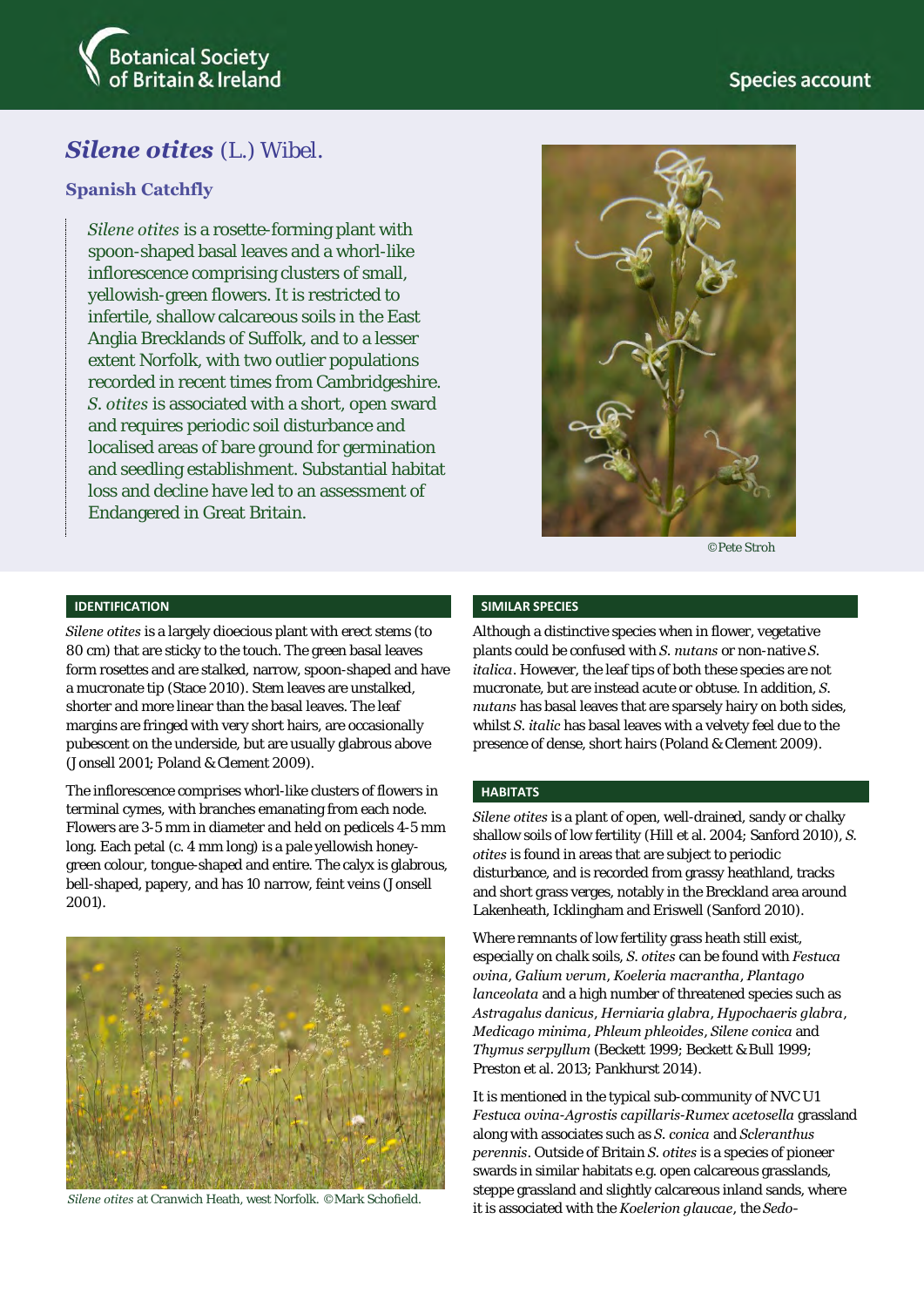# *Silene otites* (L.) Wibel.

*Cerastium*, and the *Koelerion arenariae*.

### **BIOGEOGRAPHY**

*Silene otites* belongs to the European Temperate element (Preston & Hill 1997) and is widespread across central and western Europe into western Asia, but is very local to the north of this range. It reaches its northern limits in Norway, with southern and eastern outliers in Turkey and central Siberia respectively.

In Britain and Ireland *S. otites* is restricted to the East Anglian Brecklands of Suffolk and, to a lesser extent, Norfolk, with additional pre-2000 records at two locations in Cambridgeshire. It is a characteristic plant of the *Medicago sativa* biogeographic cluster (Preston et al. 2013), which has a large proportion of threatened plants and a predominance of Euro-siberian species.

#### **ECOLOGY**

*Silene otites* is a long-lived wintergreen perennial, capable of flowering from late spring through to the end of summer. Plants have a long stout taproot and a persistent, sometimes branched short stem from which leaf rosettes are formed (Jonsell 2001).

A palatable species often confined to ungrazed grassland (Watt 1957), when flower stems are eaten off rosettes are capable of reproducing via vegetative spread, and may therefore survive in dense swards for a short period of time



(Trist 1979; Pankhurst 2014), although plants will eventually succumb to competition from the surrounding vegetation, and specifically the growth of grasses such as *Avenula pratensis, Festuca ovina* and *Poa pratensis* (Watt 1971).

Flowers of *S. otites* appear to be pollinated by both wind and insects. Scent-producing glands (osmophores) in the tiny petals attract a range of moths and insects. Remarkably, Dötterl et al. (2012) observed that *S. otites* has the ability to regulate the timing, intensity and composition of floral scent, effectively fine-tuning scent emission with the olfactory preferences and activity of potential pollinators, thereby luring a wide range of both day-active and nocturnal insects.

Germination occurs in the autumn, with a second event taking place in early summer the following year (Soldaat et al. 2000), although the survival of summer germinants is usually very low due to exposure to drought conditions (Beckett 1999). The plentiful seed produced by plants appears to form a semitransient seed bank (e.g. <5 years; Matus et al. 2003) and requires bare ground for germination and seedling establishment. Seeds are small and light and are most likely dispersed by wind, as well as on the feet or coats of sheep and rabbits. It is not known if seed can also be dispersed via consumption and digestion (endozoochorously), but the size and shape of the seed points to this possibility.

*Silene otites* often does not flower until the second summer following germination (Soldaat et al. 2000; Pankhurst 2014). Although it is not known if the onset of flowering is triggered by plant size, plant age, and/or environmental conditions, Freeman et al. (1997) found that the energy expended in female reproduction may result in female plants reproducing at larger plant size.

*Silene otites* is sub-dioecious, meaning that hermaphrodite plants may sometimes be present as well as separate male and female plants, although numbers of hermaphrodite plants are often very low. Contrary to most dioecious *Silene* species, a number of studies have shown a male-bias for *S. otites*. However, male plants appear to flower earlier in the season, and so this reported bias may perhaps be due to timing of recording. Soldaat et al. (1997) also found that sex ratio was in part related to environmental conditions, with populations located in higher vegetation cover containing a higher percentage of female plants.

*Silene otites* is the sole larval food plant in Britain for the now extinct Viper's Bugloss Moth *Hadena irregularis*, last recorded in 1977, and with extinction linked to decline of *S. otites*.

### **THREATS**

A decline of c.60% since 1930 (Stroh et al. 2014) has been attributed to habitat destruction, cessation of management, reduction in sheep stocking levels and rabbit numbers, increased competition from surrounding vegetation, a prolonged absence of bare ground/disturbance, and eutrophication (Dolman & Sutherland 1992; Sanford 2010). Distribution of *Silene otites* in Great Britain and Ireland.